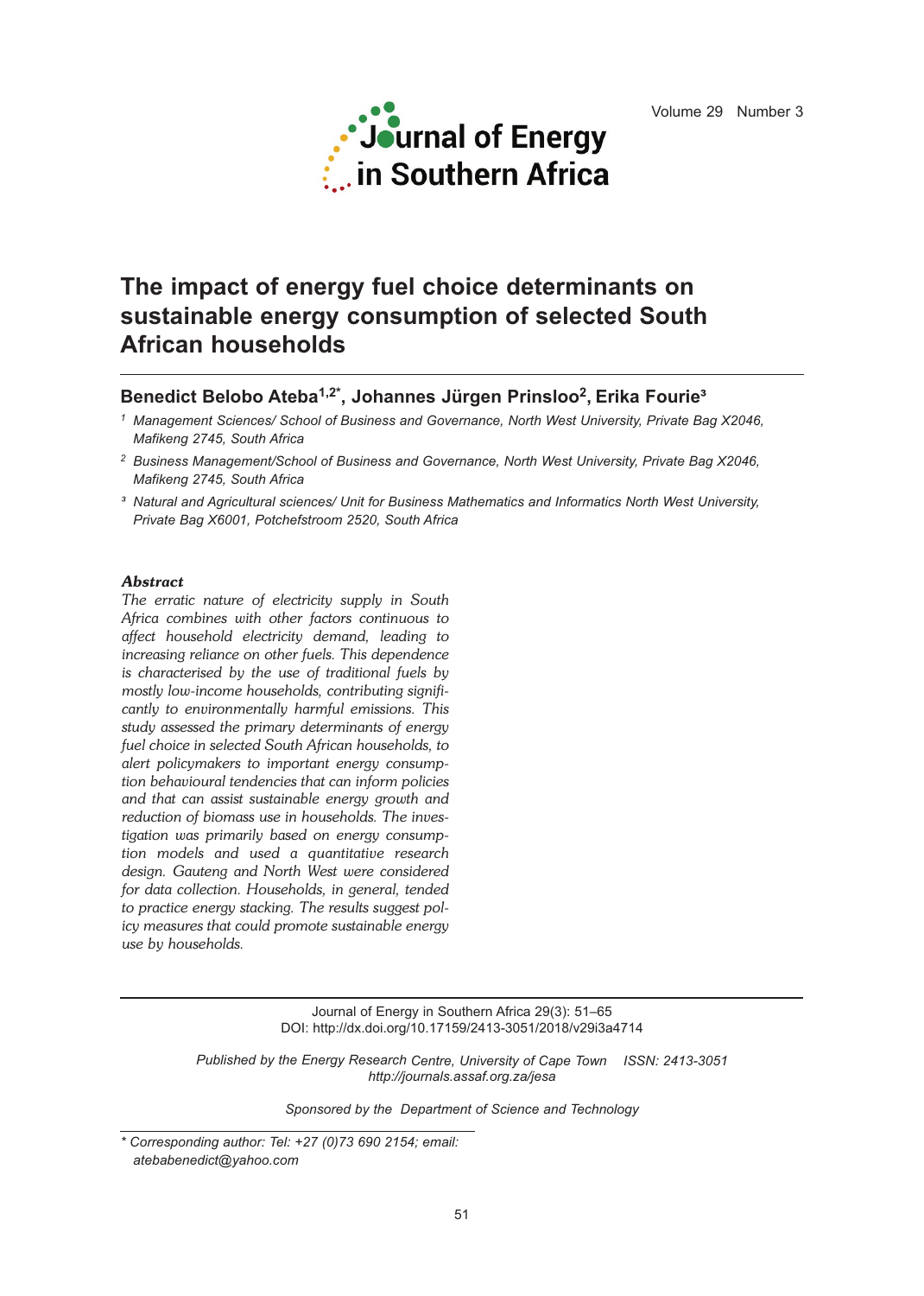#### **1. Introduction**

Andrew (2015:1) asserted that the most important need in life is the availability of energy to drive social development and industrial competitiveness. Elias and Victor (2005:4) argued that human behaviour has been changing constantly towards the utilisation of energy because of the influence of technological developments. However, despite the need for improved access to sustainable energy, Ellingsen (2010:3) stated that there is still a constant growth in energy inequality, as most rural households across the world continue to struggle to access modern energy services, leading to increasing reliance on traditional biofuels. Pachauri and Rao (2014:1) highlighted that energy inequality was commonly analysed on the following bases:

- income or some related monetary measure, as prevailing disparities in income would closely mirror inequalities in energy accessed and consumed; and
- disparities in energy quantities consumed and types of energy sources predominantly used.
- The authors argued that the distribution of modern energy sources remained highly unequal, with a much higher dependence on environmentally unfriendly energy fuels by most people, especially in developing countries. A massive study conducted by the International Energy Agency (IEA) (2006:40) on households' use of biofuels, reflected the following findings;
- over 2.5 billion people around the world still primarily rely on traditional energy sources such as fuelwood, charcoal, agricultural and animal waste to meet their daily energy demand for cooking and heating yearly. A total of 1.6 billion people of are still without complete electricity access;
- in developing countries over 90% of most household daily energy consumption comes from biofuels; and
- one-third of the world's population (2.7 billion people) will still primarily depend on biofuels in 2030.

Oparinde (2010:3) found that biomass fuels could be regarded as combustible renewables such as vegetable materials that can be converted into vegetable oil, landfill gas and bio-additives. Biomass can also be traditional energy fuels such as wood and animal waste, and intermediate biomass sources such as charcoal and coal. Biomass use in the present study was taken to refer to traditional energy fuels. Gallachóir (2007) recommended that energy research was primary for developing robust policies and initiating a change towards increased energy sustainability. Such empirical research significantly contributes to understanding energy poverty in South Africa. The IEA (2002:376) found that

only 23% of the sub-Saharan population is electrified, with about 500 million people still unconnected to an electricity source, making the least electrified region in the world. Winkler (2006:34) cited recent estimates showing that a significant proportion of South Africa's households would remain unelectrified. Treiber *et al.* (2015) noted that improvement towards the consumption of cleaner fuels would reduce energy poverty. Linear model investigations such as that of Ismail and Khembo (2015) predict a positive relationship between socio-economic development and energy fuels transition in South Africa. Howells *et al.* (2005) noted that a primary hindrance to facilitating energy transition in the country is the knowledge deficit in policymaking on factors that govern energy choices by households.

#### **2. Conceptual framework development**

This study, following the models discussed in the supplementary file, $1$  took into consideration both the energy ladder and the energy stacking hypotheses. Concerns on biomass fuels use and its effect on clean energy use have not been adequately analysed in the South African context (Howells *et al.*, 2005), with very little empirical research exploring the appropriateness of energy choice models in the country's household sector. It is, however, noteworthy much empirical research has been conducted here with regard to the energy ladder (Alberts *et al.*, 1997; Davis, 1998; Howells *et al.*, 2006; Louw *et al.*, 2008). There is limited research advancing the applicability of the energy stacking hypothesis, despite the work of Madubansi and Shackleton (2006); and Musango (2014), with objectives related to this hypothesis. The present study, therefore, comprehensively explored both the energy ladder and the energy stacking guidelines in the South African context. Uhunamure *et al*. (2017) can be recognised as one of the first researchers to consider both models for such a study. Households' fuel choice classification criteria of endogenous factors (household characteristics) and exogenous factors (external conditions) in Kowsari and Zerriffi (2011) guided the development of the conceptual framework for the empirical research (see Table 1).

The present study considered only the endogenous category. Two factors were considered from the economic characteristics and four factors from the non-economic characteristics.

#### *2.1 Economic characteristics*

The economic category was generally considered to be a primary influence on households' energy choice. The income and expenditure factor were sampled in the empirical research. Overemphasising income or expenditure as a measurement of wealth in determining a household's fuel choice is unclear, as in countries such as South Africa, a sig-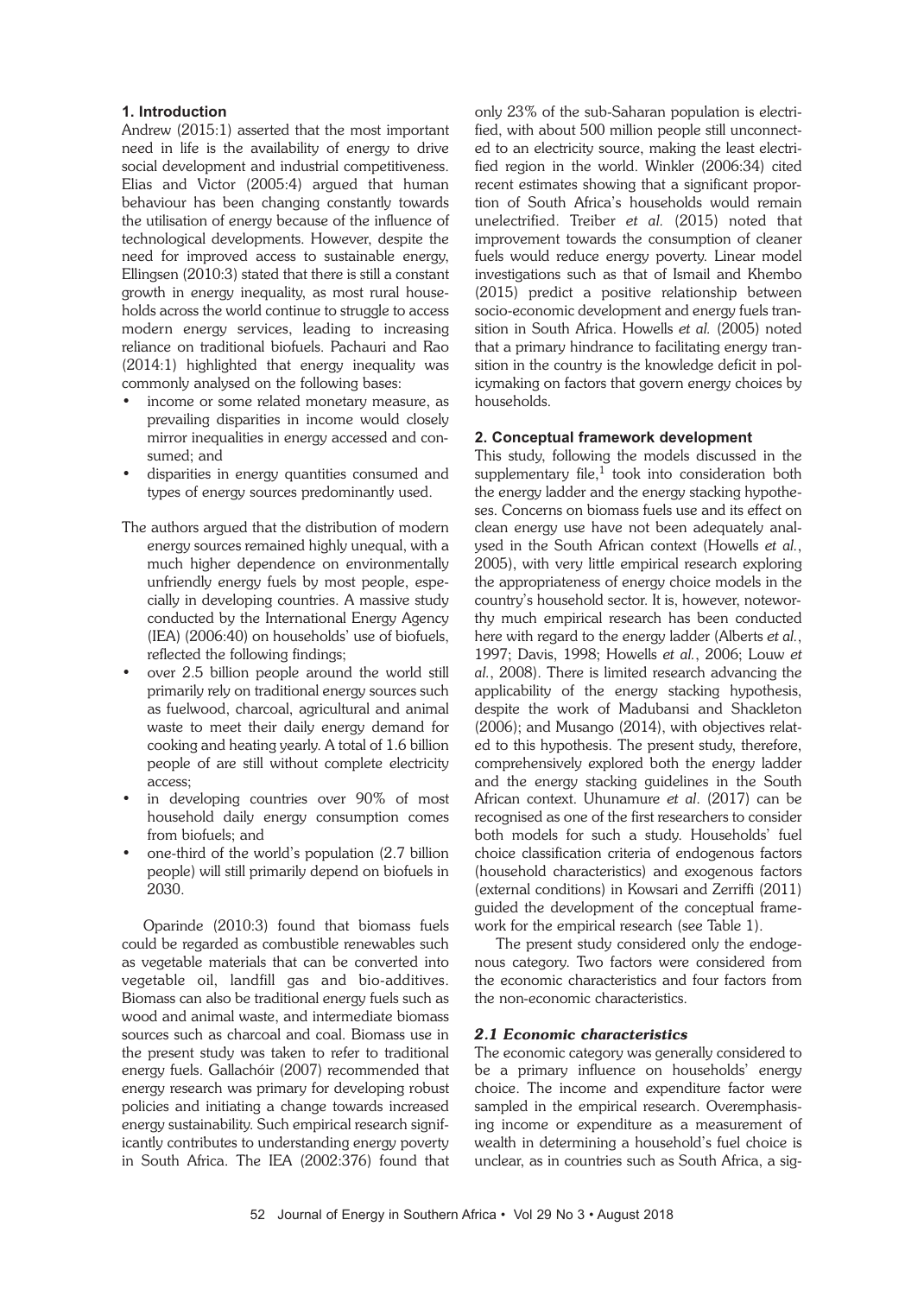| Categories                                  | Factors                                                                                     | Measuring aspect                                                                                                                                                                       |
|---------------------------------------------|---------------------------------------------------------------------------------------------|----------------------------------------------------------------------------------------------------------------------------------------------------------------------------------------|
|                                             | Endogenous factors                                                                          |                                                                                                                                                                                        |
| Economic characteristics                    | Income, expenditure and<br>landholding                                                      | Endogenous characteristics reflect the cap-<br>abilities of households, behavioural attitudes,<br>preferences and experiences of households                                            |
| Non-economic<br>characteristics             | Household size, gender, age, household<br>composition, education, labour<br>and information |                                                                                                                                                                                        |
| Behavioural and cultural<br>characteristics | Preferences(e.g food taste),<br>practices, lifestyle, social status and<br>ethnicity        |                                                                                                                                                                                        |
|                                             | Exogenous factors                                                                           |                                                                                                                                                                                        |
| Physical environment                        | Geographic location and climatic<br>condition                                               | Exogenous factors influence household<br>decisions about their energy system by affecting<br>available choices and incentives to choose one<br>energy technology or fuel over another. |
| Policies                                    | Energy policy, subsidies and market<br>and trade policies.                                  |                                                                                                                                                                                        |
| Energy supply<br>element                    | Affordability, availability, accessibility<br>and reliability of energy supplies            |                                                                                                                                                                                        |
| Energy device<br>characteristics            | Conversion efficiency, cost and payment<br>method and complexity of operation               |                                                                                                                                                                                        |

#### **Table 1: Household fuel choice factors (Kowsari and Zerriffi, 2011).**

nificant proportion of households depend on free, government-subsidised energy. Research can choose to use either income or expenditure as a measurement of wealth, but appplication should be relative to its context (Elias *et al*., 2005).

#### *2.1.1 Income and setting*

Income was the first factor studied in as a significant determinant of energy fuel choice, through the energy ladder model. Early findings concurred that there is a significant association between income and households energy choice (Barnes *et al*., 1994, 1996; Pachauri & Spreng, 2004; Wuyuan *et al.*, 2008). Even though new findings emerged exploring more comprehensive approaches to factors influencing household fuel choice pattern, Whitfield (2006:143) pointed out the shortcomings in energy research to advance the understanding of household fuel choice significantly beyond the influence of incomes. Van der Kroon *et al*. (2013) found that the placement of a household in the environment would typically determine the level of opportunity and possible income level.

# *2.1.2 Expenditure*

Davis (1998) and Heltberg (2005) used expenditure instead of income in measuring economic influence on households' energy fuel choice. Low- and highincome households differ in energy spending as:

- the price of modern fuels, as well as their transaction cost, is usually high;
- income for low-income households is typically too low to accommodate payments associated with modern energy systems; and

• low-income households have an uncertain income source to accommodate regular spending required by modern energy sources.

A household's expenditure of fuel will depend on the unit price of the fuel demanded (Schlag & Zuzarte, 2008:10). As a rise in a household income will enable its capacity to switch to more sustainable fuels, primary and useful energy consumption will also increase as well (Mestl & Eskeland, 2009). Link *et al.* (2012) highlighted that minimum wages influence reliance on biomass energy fuels. Rao and Reddy (2013) maintained that household incomes derived from wages or salaries had a positive impact on the probability of using cleaner fuels. Van der Kroon (2013) found that a household's capital determined the fuel type relied on.

# *2.2 Non-economic characteristics*

In early household fuel choice studies, the economic factor was the only one used to capture patterns of household fuel-switching through the aid of the energy ladder. However, non-economic elements later gained momentum, based on the concept of energy transition. Campbell *et al.* (2003) determined that income continued to be the most recommended determinant of fuel choice and the world is gradually heading to a dichotomy in which norms such as wealthier households being able to adopt modern fuels while poorer oness are increasingly forced to choose biomass will be irrelevant. The present empirical study considered the following household categories: size, education and gender.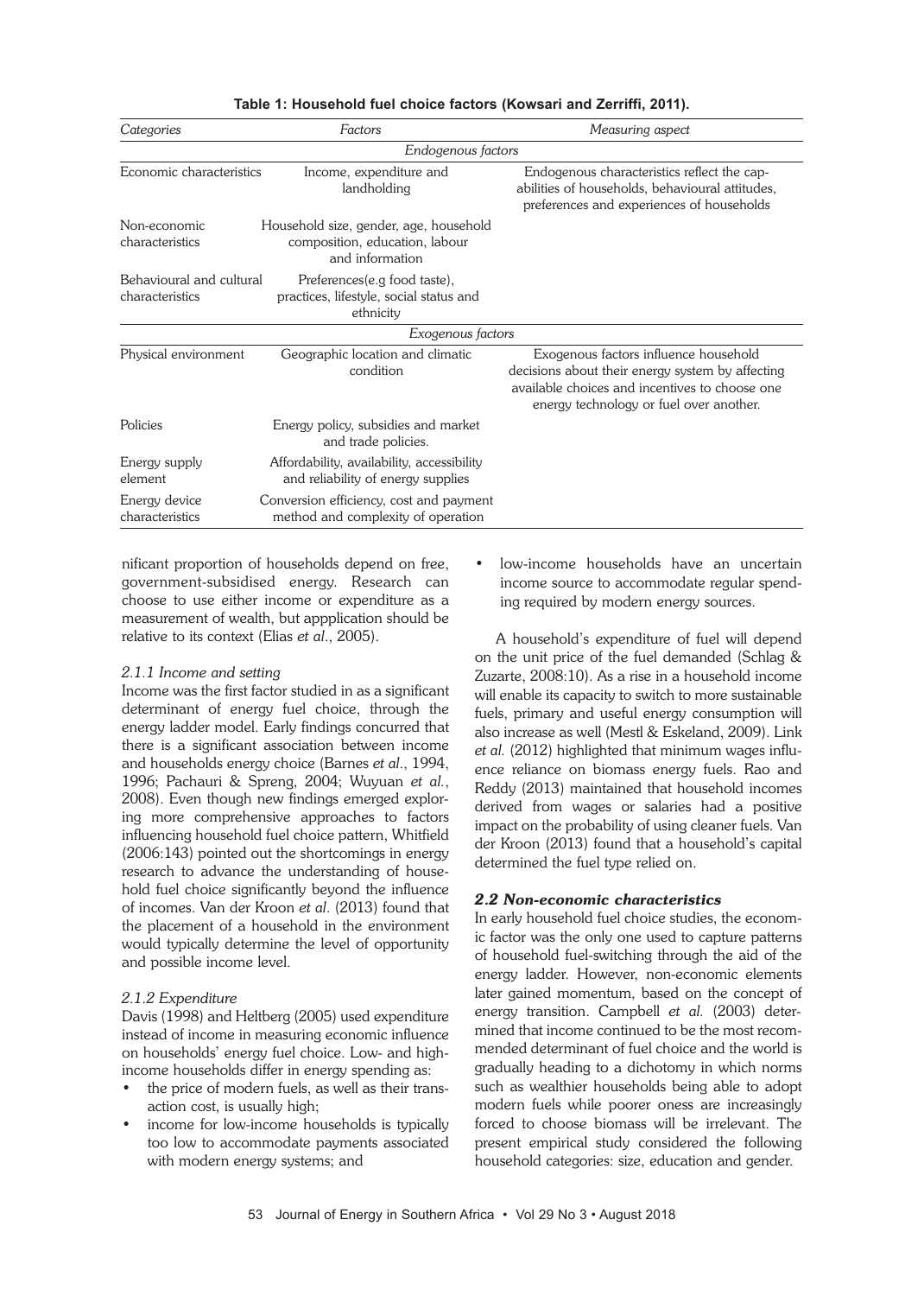#### *2.2.1 Household size*

Kowsari and Zerriffi (2011) pointed out that household size determined the amount of energy consumed by a household. Household size indirectly influences households to practise both energy switching and energy stacking behaviours. Ado (2016) articulates household size to significantly affect the use of energy fuel types. The size of a household will influence fuel transition because large ones tend to practise energy stacking more than smaller ones.

# *2.2.2 Education*

Link *et al.* (2012) asserted that education influenced energy fuel transition in two ways. Firstly, schooling limits the labour force for fuel acquisition activities such as wood collection, possibly leading to a tendency to adopt fuels requiring no acquisition efforts, such as paraffin and gas. Secondly, education can initiate change by providing knowledge about the dangers that biomass energy pose to health and the environment. Schlag and Zuzarte (2008:14) highlight that a large proportion of the global population, especially sub-Saharan Africans, lack significant tutelage on consumers fuel choice theory. Thus, some informal education on fuels will greatly impact on households' fuel preferences. Prasad (2008) highlighted the need for people to be well informed, and thus empowered, at household level about the advantages of cleaner energy and the shortcomings of biomass fuels. According to the theory of cognitive dissonance, individuals strive for consistency between their knowledge and behavioural attitudes (Kowsari & Zerriffi, 2011). Whitfield (2006:143) mentioned that information education and social learning could be used to influence households energy fuels adoption significantly. Educational level will affect households' disposition to adopt modern fuels (Musango, 2014).

# *2.2.3 Gender*

Patriarchal societies generally expect women to perform the majority of household tasks, such as cooking and washing. Gender can immensely influence fuel choice. A household where a male is the primary income earner and the main decision-maker might neglect the importance of the costs and benefit of clean cooking fuels (Schlag & Zuzarte, 2008:13-15). Treiber (2015) concurred that culture and tradition can influence women ignoring modern energy technologies. It was found that women preferred preparing chapattis using charcoal and fuelwood as this was less time consuming, given constant and controllable heat. The cooking process involved traditional pots and biomass fuel, which influenced the taste (Treiber, 2015). Van der Kroon *et al*. (2013) found that women and children are most involved in collecting wood in most South East Asian countries. Balmer (2007) maintained that gender roles referred to the different tasks individuals performed; in households it means a division of labour in which different obligations are assigned to men and women.

# *2.3 Household activities and energy use in the South African context*

The empirical research considered that certain fuels are mostly utilised for a particular household activity in the South African context. Electricity was the only energy type that households universally used for various activities such as cooking, lighting and heating. Use of LPG is mainly limited to cooking, solar energy to water heating. Direct utilisation of biomass fuel types (coal, wood and charcoal) by households includes for heating and cooking (Musango, 2014). Research on energy transition shows that most households' basic energy demand is for heating, cooking and lighting and fuel choice mostly relates to these (IEA, 369). It is necessary to address these together for a realistic approach to household energy analysis (Kowsari & Zerriffi, 2011) and they were what the present study focused on.

# **3. Methodology**

The study considered households in the North West and Gauteng provinces of South Africa. Gauteng because of its level of urban growth and being the country's nucleus of social development. North West province was selected as a developing are, to represent the country's spatial geography. Pretoria and Johannesburg were the target sample cities in Gauteng, and Mafikeng and Potchefstroom in the North West.

A purposive-convenience sampling technique was used. Actual data gathering utilised the quota sampling guidelines. Purposive-convenience sampling involves targeting participants at random. Purposive targeting was employed to find mostly income earners considered to be the financial nucleus in providing households' day-to-day needs. Convenience sampling meant gathering data from households based on their availability and willingness to participate in the study. The quota sampling guideline was used to target households from identified zones from sample cities. The demographics are mostly in clusters where an urban city has an outskirt settlement – usually referred to as a township. These townships reflect underdeveloped characteristics as compared with central city settlements with more sustainable development tendencies. The aim was to identify low-income and highincome residential groups, ensure that enough participants from both groups were considered. Table 2 presents a description of sampled groups, Table 3 shows the income brackets.

This paper is part of a larger project aimed at developing a framework for sustainable energy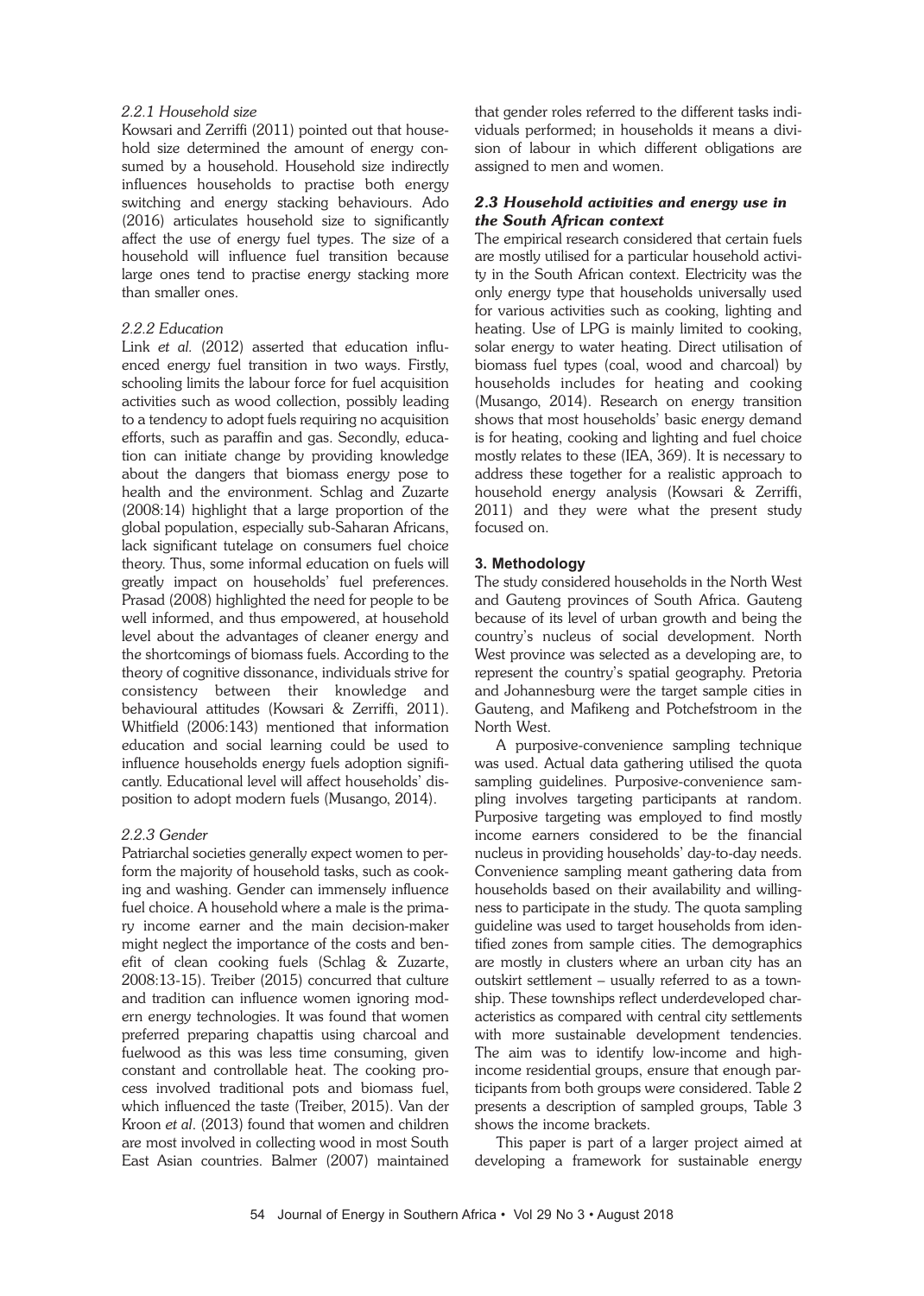**Table 2: A description of sampled groups.**

| City                    | Quotas         | Income rank<br>status |
|-------------------------|----------------|-----------------------|
| Mafikeng quota (A)      | Riviera Park   | High                  |
| Mafikeng quota (B)      | Extension 36   | I ow                  |
| Potchefstroom quota (A) | Potchefstroom  | High                  |
| Potchefstroom quota (B) | Ikageng        | l ow                  |
| Pretoria (A)            | Pretoria North | High                  |
| Pretoria (B)            | Soshanguve     | Low                   |
| Johannesburg (A)        | Auckland Park  | High                  |
| Johannesburg (B)        | Soweto         | l ow                  |

development in South Africa. The data collection employed closed-ended questionnaires with defined categories for examining the effect of electricity supply and consumption in the domestic sector and related electricity consumer behaviours. Questions were strictly dichotomous, with participants ticking "yes" or "no" on the options that relate to their practised fuel choice behaviours. In total, 400 households were given questionnaires, but just 323 responded.

#### **4. Data analysis and results**

The International Business Machines (IBM) Statistical Package for Social Sciences (SPSS) statistics version 24.0.0 was used in analysing data (IBM SPSS, 2016). A test for reliability was conducted on the data by estimating the Cronbach Alpha, which measures the internal consistency of responses and indicates the level to which participants' opinions are relative on scale. For an exploratory study, reliability measured by Cronbach's Alpha of >0.5 and <0.7 is good, and >0.7 gives excellent reliability. The Cronbach Alpha obtained was 0.74, implying that there was a sufficient internal consistency from acquired data. The Chi-square test was used to identify if an association existed between sampled groups through the Cramer's V. The aim was to determine the existence of equality between the two categorical (groups). A Cramer value  $>0.1$  <0.3 indicates small,  $>0.3$ <0.5 medium and  $>0.5$  large associations between groups. The p values are also presented to confirm the validity of results. It is,

however, not relevant for this paper as the research aimed at establishing practical significant differences among sample groups, rather than statistical differences.

# *4.1 Influence of income on energy fuel choice*

The criteria used in this factor determinant involved sampling participants based on quotas within the target sample demographics. The investigation also reflected that groups' income status was relative to sampled income brackets similar to Makonese *et al.* (2018). The income profile of sampled groups is shown in Table 3.

The results indicate that sampled areas from townships on average comprised households with lower income brackets compared with those from main town zones. Analysis considered grouping all settlements with similar income status to perform a general analysis based on each of the classified income ranks (high- and low-income groups).

Table 4 shows the results for income groups' use of electricity for lighting, cooking and heating. The Cramer's V differs only marginally within income groups in the use of electricity for cooking of 0.13 and heating of 0.21. Results indicate that 95.8% of households from the high-income group and 94.3% of low-income group used electricity for lighting in general. Furthermore, results indicate that income influences household's use of electricity for cooking and heating. Most high-income earners use electricity for cooking at 95.8% and heating at 79.1%. Low-income earners use electricity less for cooking at 77.6% and heating at 71.5%.

Table 5 reflects the results for income groups' use of LPG. The Cramer's V of 0.21 indicates a zero difference within income groups for the use of LPG for cooking and heating. Results reveal that highincome households tended to use gas at 35.2% as an alternative cooking fuel compared with 16.5% of low-income groups. Low-income groups tend to use paraffin for cooking at 15.2% compared with high-income households at 3%.

Table 6 presents results for solar water heating. High-income households tended to utilise solar

| Groups               | Total        |         | Brackets (ZAR/month) |               |               |         |  |  |
|----------------------|--------------|---------|----------------------|---------------|---------------|---------|--|--|
|                      | participants | >15,000 | 15 001–25 000        | 25 001–34 000 | 34 001–46 000 | >46,000 |  |  |
| Soweto               | 49           | 38      | 5                    | b             |               |         |  |  |
| Extension 36         | 50           | 43      |                      |               |               |         |  |  |
| Ikageng              | 9            |         |                      |               |               |         |  |  |
| Soshanguve           | 50           | 33      | 8                    |               |               |         |  |  |
| Rivira Park          | 49           | 0       | 11                   | 33            |               |         |  |  |
| Potcheftroom         | 15           |         | З                    | 6             | h             |         |  |  |
| <b>Auckland Park</b> | 50           |         |                      | 8             | 24            | 18      |  |  |
| Pretoria North       | 51           |         |                      | 14            | 29            |         |  |  |

**Table 3: A description of the income profile of sampled groups.**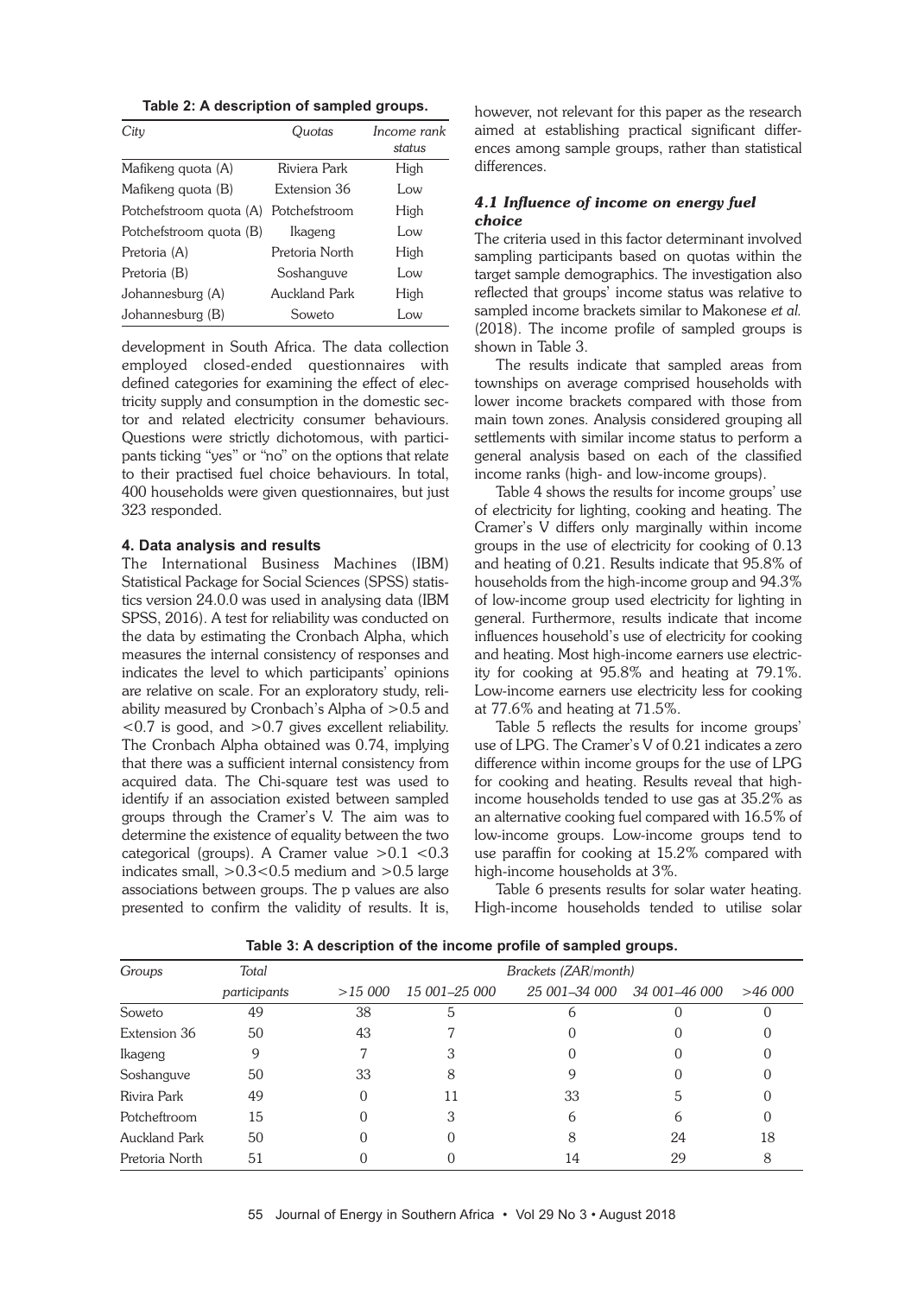| Description | High-income |      | Low-income                   |      | Cramer's V |        |
|-------------|-------------|------|------------------------------|------|------------|--------|
|             | Yes         | No   | Yes                          | No   | P values   | Effect |
|             |             |      | Electricity use for lighting |      |            |        |
| Frequency   | 158         | 7    | 149                          | 9    | 0.05       | 0.03   |
| Percentage  | 95.8        | 4.2  | 94.3                         | 5.7  |            |        |
|             |             |      | Electricity use for cooking  |      |            |        |
| Frequency   | 139         | 19   | 128                          | 37   | 0.01       | 0.13   |
| Percentage  | 95.8        | 5.7  | 77.6                         | 22.4 |            |        |
|             |             |      | Electricity use for heating  |      |            |        |
| Frequency   | 125         | 33   | 118                          | 47   | 0.05       | 0.21   |
| Percentage  | 79.1        | 20.9 | 71.5                         | 28.5 |            |        |

# **Table 4: Use of electricity by income (ZAR/month).**

#### **Table 5: Use of liquefied petroleum gas and paraffin by income.**

| Description | High-income |      |                          | Low-income |          | Cramer's V |  |
|-------------|-------------|------|--------------------------|------------|----------|------------|--|
|             | Yes         | No   | Yes                      | No         | P values | Effect     |  |
|             |             |      | Gas use for cooking      |            |          |            |  |
| Frequency   | 58          | 107  | 26                       | 132        | < 0.001  | 0.21       |  |
| Percentage  | 35.2        | 64.8 | 16.5                     | 83.5       |          |            |  |
|             |             |      | Paraffin use for cooking |            |          |            |  |
| Frequency   | $\mathbf b$ | 160  | 24                       | 134        | < 0.001  | 0.21       |  |
| Percentage  | 3           | 97   | 15.2                     | 84.4       |          |            |  |

#### **Table 6: The use of solar water heater by income.**

| Description | High-income |      | Low-income |      | Cramer's V |        |  |
|-------------|-------------|------|------------|------|------------|--------|--|
|             | Yes         | No   | Yes        | No   | P values   | Effect |  |
| Frequency   | 40          | 125  |            | 142  | 0.001      | 0.26   |  |
| Percentage  | 24.2        | 75.8 | 10.1       | 89.9 |            |        |  |

| Description |      | High-income | Low-income              |      | Cramer's V |        |
|-------------|------|-------------|-------------------------|------|------------|--------|
|             | Yes  | No          | Yes                     | No   | P values   | Effect |
|             |      |             | Use of wood for cooking |      |            |        |
| Frequency   | 9    | 156         | 65                      | 93   | 0.001      | 0.34   |
| Percentage  | 5.5  | 94.5        | 42                      | 58   |            |        |
|             |      |             | Use of wood for heating |      |            |        |
| Frequency   | 20   | 145         | 28                      | 130  | 0.05       | 0.07   |
| Percentage  | 12.1 | 87.9        | 17.7                    | 82.3 |            |        |
|             |      |             | Use of coal for cooking |      |            |        |
| Frequency   | 6    | 152         | 118                     | 47   | 0.05       | 0.53   |
| Percentage  | 4    | 96          | 72                      | 28   |            |        |
|             |      |             | Use of coal for heating |      |            |        |
| Frequency   | 12   | 146         | 15                      | 150  | 0.05       | 0.02   |
| Percentage  | 7.6  | 92.4        | 9.1                     | 90.9 |            |        |

#### **Table 7: Use of traditional fuels (biomass) by income.**

water heaters at 24.2% as an alternative energy source for heating compared with 10.1% of lowincome groups. The use of solar within the income groups had an effect size of 0.26 tending towards medium. Cramer's V indicate that there is a small association between income and the use of solar water heaters.

Table 7 presents results on households' use of energy fuels with biomass. In general, Cramer's V reflect that there were medium differences within income groups for the use of wood for cooking at 0.34 and large differences for the use of coal for cooking at 0.53. The results reflect that low-income households tended to use wood more for cooking at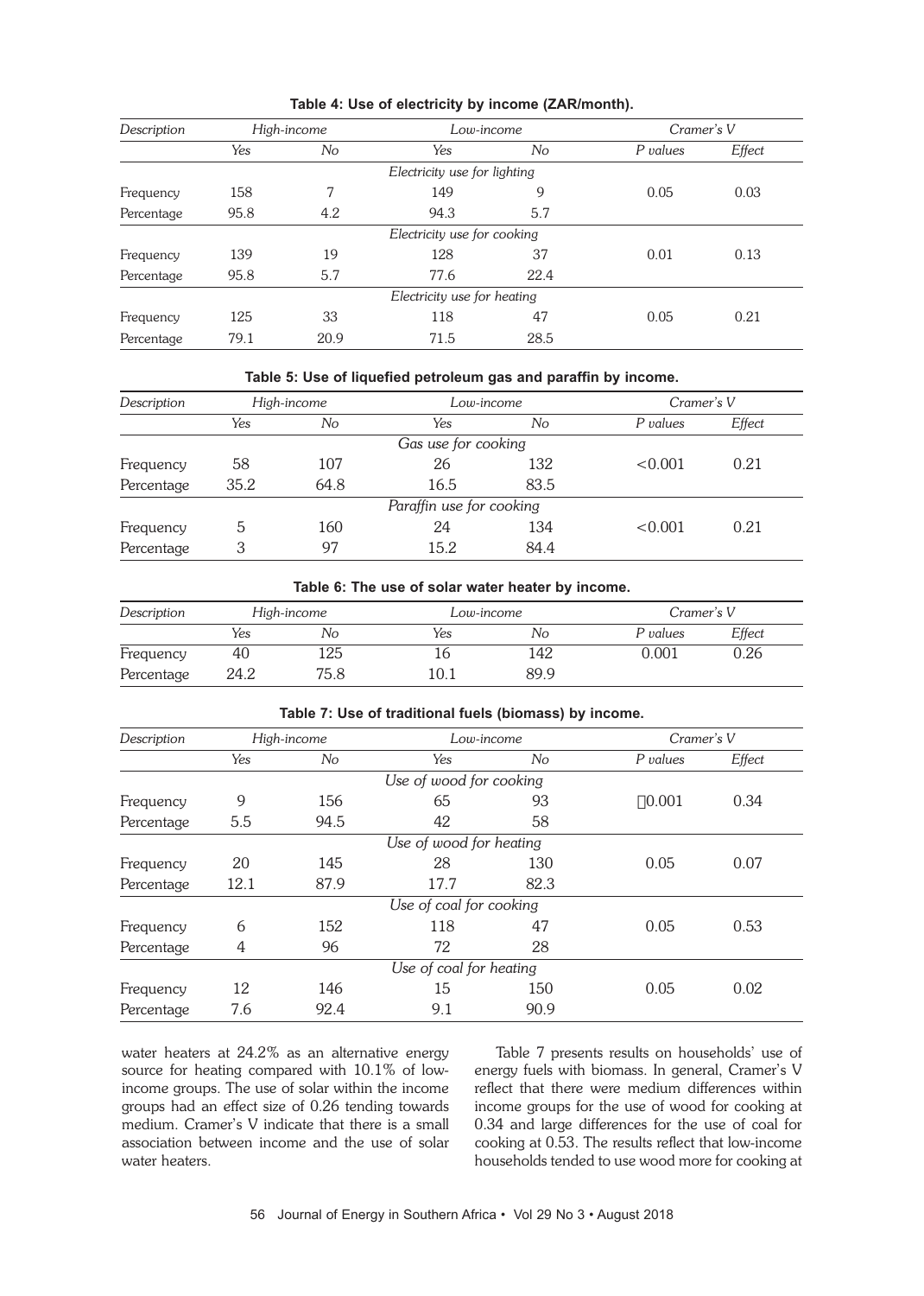42% compared with high-income households at 5.5%. Low-income groups also used coal significantly for cooking at 72%. High-income groups tended to not use coal for cooking, at only 4%.

#### *4.2 Expenditure*

Expenditure on energy was also tested to determine the influence of spending power on households' energy choice. Participating households from the two sampled groups had to indicate their monthly spending on electricity on a scale ranging from below ZAR 200 to above ZAR 300. The aim was to determine the spending disparity on electricity within the sampled household groups. Table 8 presents the results for households spending on electricity, showing that high-income households spent most, with a larger proportion of them at 81.1% spending above ZAR 300 for electricity monthly. Low-income households at 27.8% spent less than ZAR 300, while 52.5% spent less than ZAR 200. This implies that the proportion of income devoted for electricity spending was small for low income households compared with high-income households.

#### *4.3 Household size*

Household size was a significant influence on energy choice. Table 9 presents results for household size effect on electricity for lighting, cooking and heating. Cramer's V reflect small differences for household size and use of electricity for cooking  $(0.15)$  and heating  $(0.18)$  but not lighting  $(0.08)$ .

**Table 8: Expenditure per income groups in rands.**

| Description | $<$ 200 | <300              | >300 | Total |
|-------------|---------|-------------------|------|-------|
|             |         | High income group |      |       |
| Frequency   | 11      | 20                | 133  | 164   |
| Percentage  | 6.7     | 12.2.<br>81.1     |      | 100   |
|             |         | Low income group  |      |       |
| Frequency   | 83      | 31                | 44   | 158   |
| Percentage  | 52.5    | 19.6              | 279  | 100   |

Table 10 presents the influence of household size on the use of LPG for cooking. Households with more members tended to utilise LPG for cooking. Cramer's V reflected small differences between household size and household use of paraffin (0.14); and gas fuel (0.13) for cooking. Families with 1 to 3 members used paraffin less for cooking (4.5%), compared with households with 4 to 6 members (13.1%), and 7 and more members (11.8%). Households with 1 to 3 members also used less gas fuel for cooking (22.3%) compared with households with 4 to 6 members (26.3%) and at least 7 members (41.8%).

Table 11 presents results for household size influence on the use of coal and wood for cooking and heating, indicating that household size was not significant here. For instance, the use of wood for heating when the frequency of participants and percentages obtained are compared reflected that household size with 1 to 3 members (14.1%) and 4

| Table 9: Household size influence on the use of electricity for lighting, cooking and heating. |  |  |  |  |
|------------------------------------------------------------------------------------------------|--|--|--|--|
|------------------------------------------------------------------------------------------------|--|--|--|--|

| No. of members | <b>Measurements</b>             | Yes   | No                             | Total | P value | Effect size |  |  |  |  |  |
|----------------|---------------------------------|-------|--------------------------------|-------|---------|-------------|--|--|--|--|--|
|                | Use of electricity for lighting |       |                                |       |         |             |  |  |  |  |  |
| $1 - 3$        | Frequency                       | 128   | $\overline{2}$                 | 130   | 0.05    | 0.18        |  |  |  |  |  |
|                | Percentage                      | 98.5  | 1.5                            | 100   |         |             |  |  |  |  |  |
| $4 - 6$        | Frequency                       | 148   | 8                              | 156   |         |             |  |  |  |  |  |
|                | Percentage                      | 94.9  | 5.1                            | 100   |         |             |  |  |  |  |  |
| >7             | Frequency                       | 29    | 5                              | 34    |         |             |  |  |  |  |  |
|                | Percentage                      | 85.3  | 14.7                           | 100   |         |             |  |  |  |  |  |
|                |                                 |       | Use of electricity for cooking |       |         |             |  |  |  |  |  |
| $1 - 3$        | Frequency                       | 47    | 78                             | 125   | 0.021   | 0.15        |  |  |  |  |  |
|                | Percentage                      | 37.6  | 62.4                           | 10    |         |             |  |  |  |  |  |
| $4 - 6$        | Frequency                       | 61    | 94                             | 155   |         |             |  |  |  |  |  |
|                | Percentage                      | 39.4  | 60.6                           | 100   |         |             |  |  |  |  |  |
| >7             | Frequency                       | 19    | 12                             | 31    |         |             |  |  |  |  |  |
|                | Percentage                      | 61.3  | 38.70                          | 100   |         |             |  |  |  |  |  |
|                |                                 |       | Use of electricity for heating |       |         |             |  |  |  |  |  |
| $1 - 3$        | Frequency                       | 102   | 28                             | 130   | 0.03    | 0.08        |  |  |  |  |  |
|                | Percentage                      | 78.5  | 21.5                           | 100   |         |             |  |  |  |  |  |
| $4 - 6$        | Frequency                       | 116   | 40                             | 156   |         |             |  |  |  |  |  |
|                | Percentage                      | 74.40 | 25.60                          | 100   |         |             |  |  |  |  |  |
| >7             | Frequency                       | 23    | 11                             | 34    |         |             |  |  |  |  |  |
|                | Percentage                      | 67.60 | 32.40                          | 100   |         |             |  |  |  |  |  |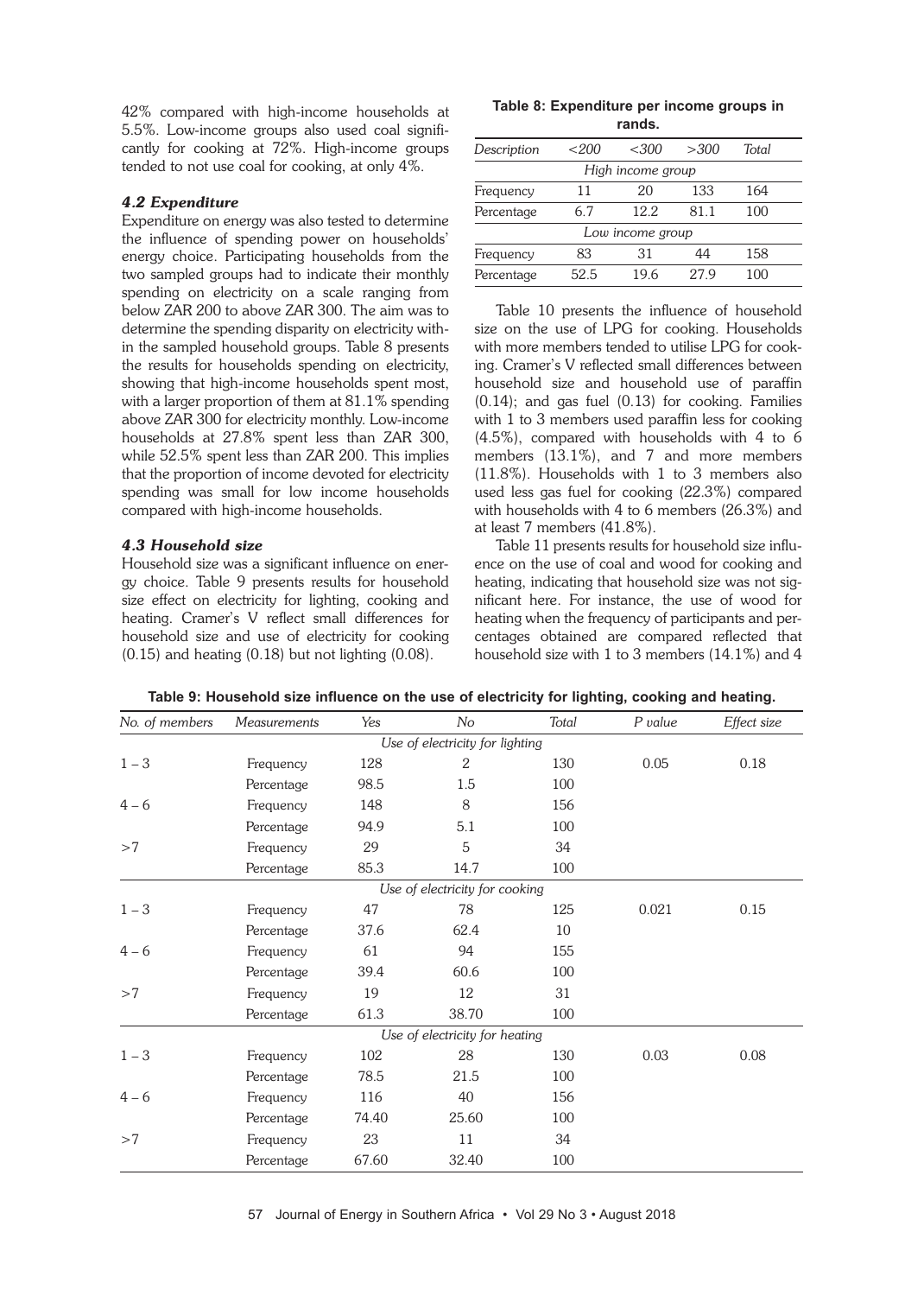| Table 10: Household size influence on the use of liquefied petroleum gas and paraffin for cooking. |  |  |  |
|----------------------------------------------------------------------------------------------------|--|--|--|
|                                                                                                    |  |  |  |

| No. of members | <b>Measurements</b> | Yes  | No                          | Total | P value | Effect size |
|----------------|---------------------|------|-----------------------------|-------|---------|-------------|
|                |                     |      | Use of paraffin for cooking |       |         |             |
| $1 - 3$        | Frequency           | 7    | 149                         | 130   | 0.03    | 0.14        |
|                | Percentage          | 4.5  | 95.5                        | 100   |         |             |
| $4 - 6$        | Frequency           | 17   | 113                         | 156   |         |             |
|                | Percentage          | 13.1 | 86.9                        | 100   |         |             |
| >7             | Frequency           | 4    | 30                          | 34    |         |             |
|                | Percentage          | 11.8 | 88.2                        | 100   |         |             |
|                |                     |      | Use of gas for cooking      |       |         |             |
| $1 - 3$        | Frequency           | 29   | 101                         | 130   | 0.06    | 0.13        |
|                | Percentage          | 22.3 | 77.7                        | 100   |         |             |
| $4 - 6$        | Frequency           | 41   | 115                         | 156   |         |             |
|                | Percentage          | 26.3 | 73.7                        | 100   |         |             |
| >7             | Frequency           | 14   | 20                          | 34    |         |             |
|                | Percentage          | 41.2 | 58.8                        | 100   |         |             |

| Table 11: Household size influence on the use of biomass for cooking and heating. |  |  |  |  |
|-----------------------------------------------------------------------------------|--|--|--|--|
|-----------------------------------------------------------------------------------|--|--|--|--|

| No. of members | Measurements | Yes            | No                      | Total  | P value | Effect size |
|----------------|--------------|----------------|-------------------------|--------|---------|-------------|
|                |              |                | Use of wood for cooking |        |         |             |
| $1 - 3$        | Frequency    | 22             | 134                     | 156    | 0.05    | 0.09        |
|                | Percentage   | 14.1           | 85.9                    | 100    |         |             |
| $4 - 6$        | Frequency    | 17             | 113                     | 130    |         |             |
|                | Percentage   | 13.1           | 86.9                    | $10\,$ |         |             |
| $\overline{7}$ | Frequency    | 8              | 26                      | 34     |         |             |
|                | Percentage   | 23.50          | 76.50                   | 100    |         |             |
|                |              |                | Use of coal for cooking |        |         |             |
| $1 - 3$        | Frequency    | 6              | 150                     | 156    | 0.29    | 0.09        |
|                | Percentage   | 3.80           | 96.20                   | 100    |         |             |
| $4 - 6$        | Frequency    | 8              | 122                     | 130    |         |             |
|                | Percentage   | 6.20           | 93.80                   | 100    |         |             |
| >7             | Frequency    | $\overline{2}$ | 32                      | 34     |         |             |
|                | Percentage   | 5.90           | 94.10                   | 100    |         |             |
|                |              |                | Use of wood for heating |        |         |             |
| $1 - 3$        | Frequency    | 22             | 134                     | 156    | 0.13    | 0.11        |
|                | Percentage   | 14.10          | 85.90                   | 100    |         |             |
| $4 - 6$        | Frequency    | 17             | 113                     | 130    |         |             |
|                | Percentage   | 13.10          | 86.90                   | 100    |         |             |
| >7             | Frequency    | 9              | 25                      | 34     |         |             |
|                | Percentage   | 26.50          | 73.50                   | 100    |         |             |
|                |              |                | Use of coal for heating |        |         |             |
| $1 - 3$        | Frequency    | $10\,$         | 146                     | 156    | 0.26    | 0.09        |
|                | Percentage   | 6.4            | 93.6                    | 100    |         |             |
| $4 - 6$        | Frequency    | 12             | 118                     | 130    |         |             |
|                | Percentage   | 9.2            | 90.8                    | 100    |         |             |
| >7             | Frequency    | 5              | 29                      | 43     |         |             |
|                | Percentage   | 14.7           | 85.3                    | 100    |         |             |

to 6 (13.1%) displayed a similar pattern of wood use for heating.

Table 12 presents results for solar water heating.

Cramer's V indicate that there is no association between household size and the use of solar water heaters.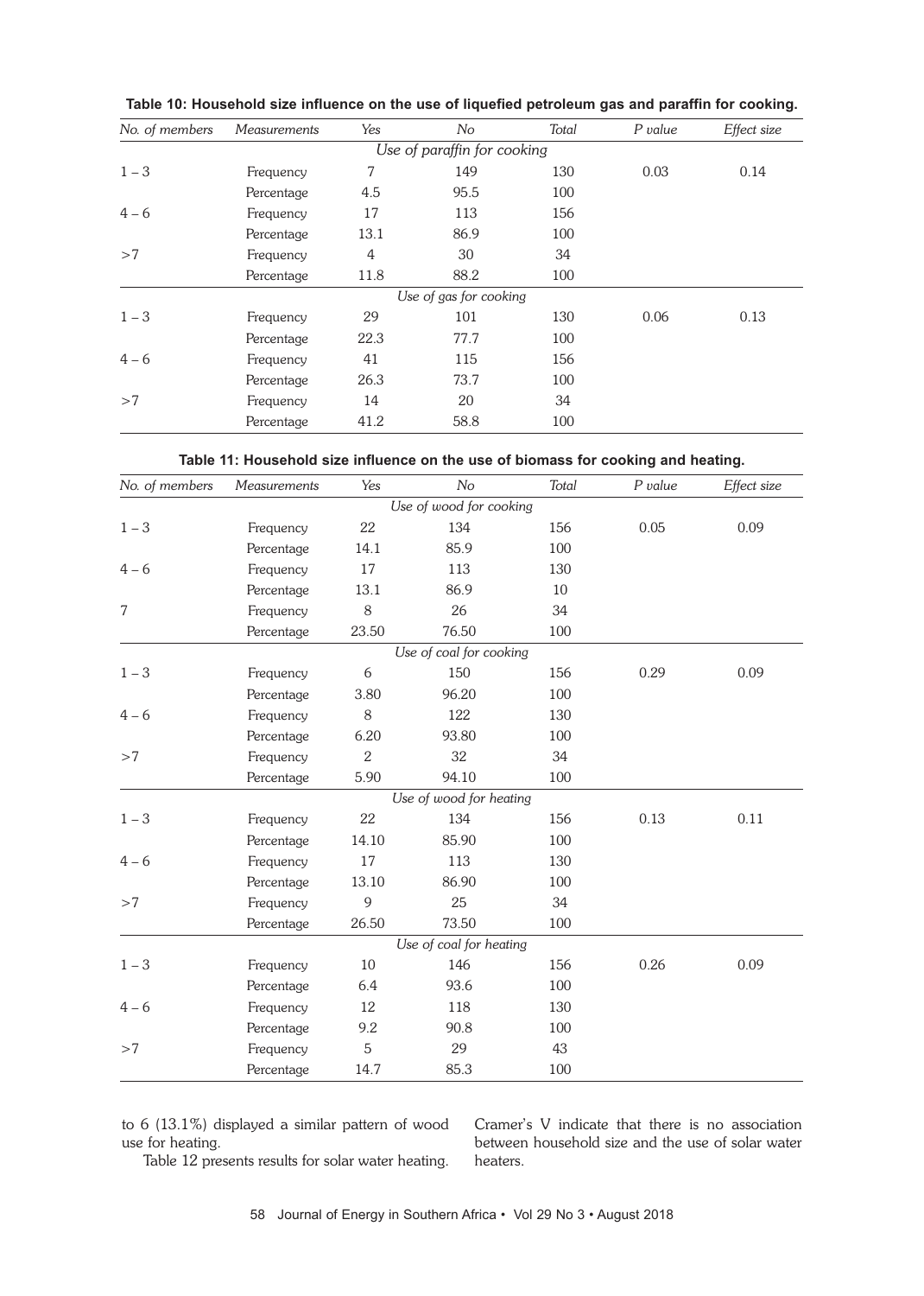| No. of members | <b>Measurements</b> | Yes  | No   | Total | P value | Effect size |
|----------------|---------------------|------|------|-------|---------|-------------|
| $1 - 3$        | Frequency           | 12   | 118  | 130   | 0.26    | 0.09        |
|                | Percentage          | 9.20 | 90.8 | 100   |         |             |
| $4 - 6$        | Frequency           | 10   | 146  | 156   |         |             |
|                | Percentage          | 6.40 | 93.6 | 100   |         |             |
| >7             | Frequency           | 5    | 29   | 34    |         |             |
|                | Percentage          | 14.7 | 85.3 | 320   |         |             |

**Table 12: Household size influence on the use of solar water heating.**

**Table 13: Education's influence on the use of electricity for lighting, cooking and heating.**

| Qualification level Measurements |            | Yes   | No                              | Total | P value | Effect size |
|----------------------------------|------------|-------|---------------------------------|-------|---------|-------------|
|                                  |            |       | Use of electricity for lighting |       |         |             |
| Grade 12 and below Frequency     |            | 52    | $\mathbf{2}$                    | 54    | 0.5     | 0.07        |
|                                  | Percentage | 96.3  | 3.7                             | 100   |         |             |
| Diploma                          | Frequency  | 57    | 1                               | 58    |         |             |
|                                  | Percentage | 98.3  | 1.7                             | 100   |         |             |
| Degree                           | Frequency  | 86    | 5                               | 91    |         |             |
|                                  | Percentage | 95.5  | 5.5                             | 100   |         |             |
| Postgraduate                     | Frequency  | 106   | 7                               | 113   |         |             |
|                                  | Percentage | 93.8  | 6.2                             | 100   |         |             |
|                                  |            |       | Use of electricity for cooking  |       |         |             |
| Grade 12 and below Frequency     |            | 37    | 17                              | 34    | 0.18    | 0.12        |
|                                  | Percentage | 68.5  | 31.5                            | 100   |         |             |
| Diploma                          | Frequency  | 48    | 10                              | 58    |         |             |
|                                  | Percentage | 82.8  | 17.2                            | 100   |         |             |
| Degree                           | Frequency  | 81    | 10                              | 91    |         |             |
|                                  | Percentage | 89    | 11                              | 100   |         |             |
| Postgraduate                     | Frequency  | 96    | 17                              | 113   |         |             |
|                                  | Percentage | 85    | 15                              | 100   |         |             |
|                                  |            |       | Use of electricity for heating  |       |         |             |
| Grade 12 and below Frequency     |            | 37    | 17                              | 54    | 0.03    | 0.15        |
|                                  | Percentage | 68.50 | 31.50                           | 100   |         |             |
| Diploma                          | Frequency  | 48    | 10                              | 58    |         |             |
|                                  | Percentage | 82.8  | 17.2                            | 100   |         |             |
| Degree                           | Frequency  | 86    | 5                               | 91    |         |             |
|                                  | Percentage | 95.5  | 5.5                             | 100   |         |             |
| Postgraduate                     | Frequency  | 96    | 17                              | 113   |         |             |
|                                  | Percentage | 85    | 15                              | 100   |         |             |

# *4.4 Education*

The opinions of participants were assessed by evaluating the influence of primary income earners' educational levels on the household's fuel choice. Table 13 presents results for electricity use for lighting, cooking and heating. Cramer's V reflected small differences for cooking (0.12) and heating (0.15). Participants with higher qualifications such as postgraduates (85%) and degrees (89%) used electricity mostly for cooking in comparison with participants who possessed a diploma (82.8%) and grade 12 and below (68.5%). Participants with higher qualifications, postgraduates (85%) and

degrees (95%) used electricity mostly for heating compared with participants in possession of a diploma (82.8%) and grade 12 and below (68.5%).

Table 14 reflects results on the influence of educational level on the use of LPG and paraffin for cooking. It was found that there was an influence. Cramer's V indicated small-to-medium differences for the use of paraffin  $(0.19)$  and of gas  $(0.18)$ . Participants with lower educational levels such as grade 12 and below (15.9%) and diploma (11.1%) used paraffin mostly for cooking compared with participants at higher educational levels: degree (3.3%) and postgraduate (3.4%). Participants with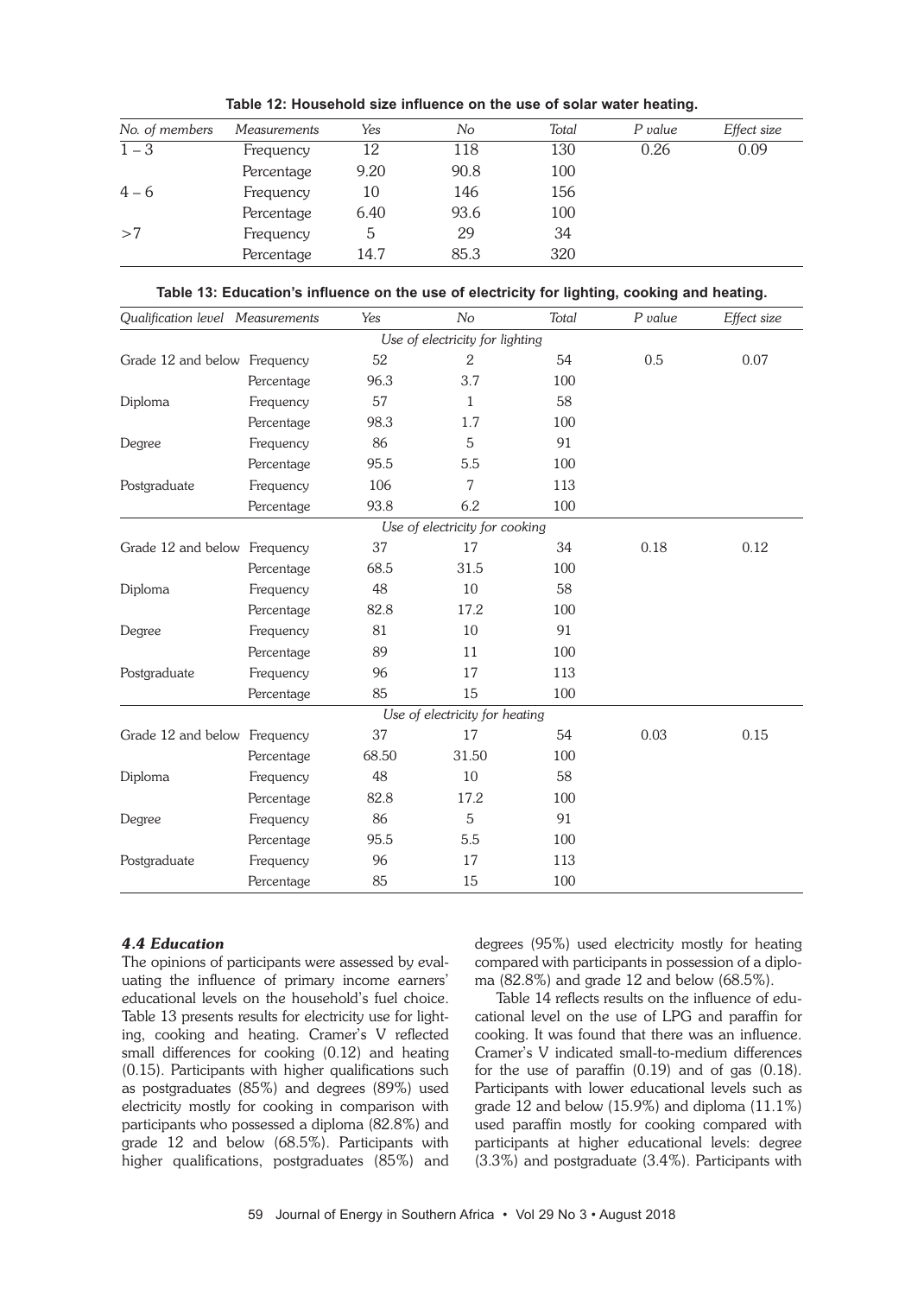| Qualification level Measurements |            | Yes  | No                          | Total | P value | Effect size |
|----------------------------------|------------|------|-----------------------------|-------|---------|-------------|
|                                  |            |      | Use of paraffin for cooking |       |         |             |
| Grade 12 and below Frequency     |            | 18   | 95                          | 113   | 0.01    | 0.19        |
|                                  | Percentage | 15.9 | 84.10                       | 100   |         |             |
| Diploma                          | Frequency  | 6    | 48                          | 54    |         |             |
|                                  | Percentage | 11.1 | 88.80                       | 100   |         |             |
| Degree                           | Frequency  | 3    | 88                          | 91    |         |             |
|                                  | Percentage | 3.3  | 96.7                        | 100   |         |             |
| Post-graduate                    | Frequency  | 2    | 56                          | 58    |         |             |
|                                  | Percentage | 3.4  | 96.6                        | 100   |         |             |
|                                  |            |      | Use of gas for cooking      |       |         |             |
| Grade 12 and below Frequency     |            | 19   | 94                          | 113   | 0.02    | 0.18        |
|                                  | Percentage | 16.8 | 83.2                        | 100   |         |             |
| Diploma                          | Frequency  | 15   | 43                          | 58    |         |             |
|                                  | Percentage | 25.9 | 74.1                        | 100   |         |             |
| Degree                           | Frequency  | 25   | 66                          | 91    |         |             |
|                                  | Percentage | 27.5 | 72.5                        | 100   |         |             |
| Post-graduate                    | Frequency  | 21   | 33                          | 54    |         |             |
|                                  | Percentage | 38.9 | 61.10                       | 100   |         |             |

**Table 14: Education's influence on the use of liquefied petroleum gas and paraffin for cooking.**

higher qualifications postgraduate (38.9%) and degrees (27.5%), used gas more than those with lower qualifications: diploma (25.9%) and grade 12 and below (16.8%).

Table 15 reflects results on the influence of educational level on the use of biomass for cooking and heating. The Cramer's V reflect that medium differences existed for educational level and household use of wood for cooking (0.29) and heating (0.20). Participants with lower qualifications: grade 12 and below (27.4%) and diploma (7.4%), used wood for cooking than participants with higher qualifications: degree (7.7%) and post-graduate (3.4%). Results also reflect that participants with lower qualifications: grade 12 and below (23.9%) and diploma (14.8%), used wood for heating more than participants with higher qualifications: degree (8.8%) and postgraduates (6.9%).

These tendencies might follow these patterns because higher educational levels will tend to deter-

| Qualification level Measurements |            | Yes          | No                      | Total | P value | Effect size            |
|----------------------------------|------------|--------------|-------------------------|-------|---------|------------------------|
|                                  |            |              | Use of wood for cooking |       |         |                        |
| Grade 12 and below Frequency     |            | 31           | 82                      | 113   | < 0.001 | 0.29                   |
|                                  | Percentage | 27.4         | 72.6                    | 100   |         |                        |
| Diploma                          | Frequency  | 4            | 50                      | 54    |         |                        |
|                                  | Percentage | 7.40         | 92.60                   | 100   |         |                        |
| Degree                           | Frequency  | 7            | 84                      | 91    |         |                        |
|                                  | Percentage | 7.7          | 92.3                    | 100   |         |                        |
| Post-graduate                    | Frequency  | 2            | 56                      | 58    |         |                        |
|                                  | Percentage | 3.4          | 96.6                    | 100   |         |                        |
|                                  |            |              | Use of coal for cooking |       |         |                        |
| Grade 12 and below Frequency     |            | 6            | 107                     | 113   | 0.52    | 0.08                   |
|                                  | Percentage | 5.3          | 94.7                    | 100   |         |                        |
| Diploma                          | Frequency  | 4            | 50                      | 54    |         |                        |
|                                  | Percentage | 7.4          | 92.6                    | 100   |         |                        |
| Degree                           | Frequency  | 3            | 55                      | 58    |         |                        |
|                                  | Percentage | 5.2          | 94.8                    | 100   |         |                        |
| Post-graduate                    | Frequency  | $\mathbf{2}$ | 89                      | 91    |         |                        |
|                                  | Percentage | 2.2          | 97.8                    | 100   |         |                        |
|                                  |            |              |                         |       |         | Continued on next page |

**Table 15: Education's influence on biomass use for cooking and heating.**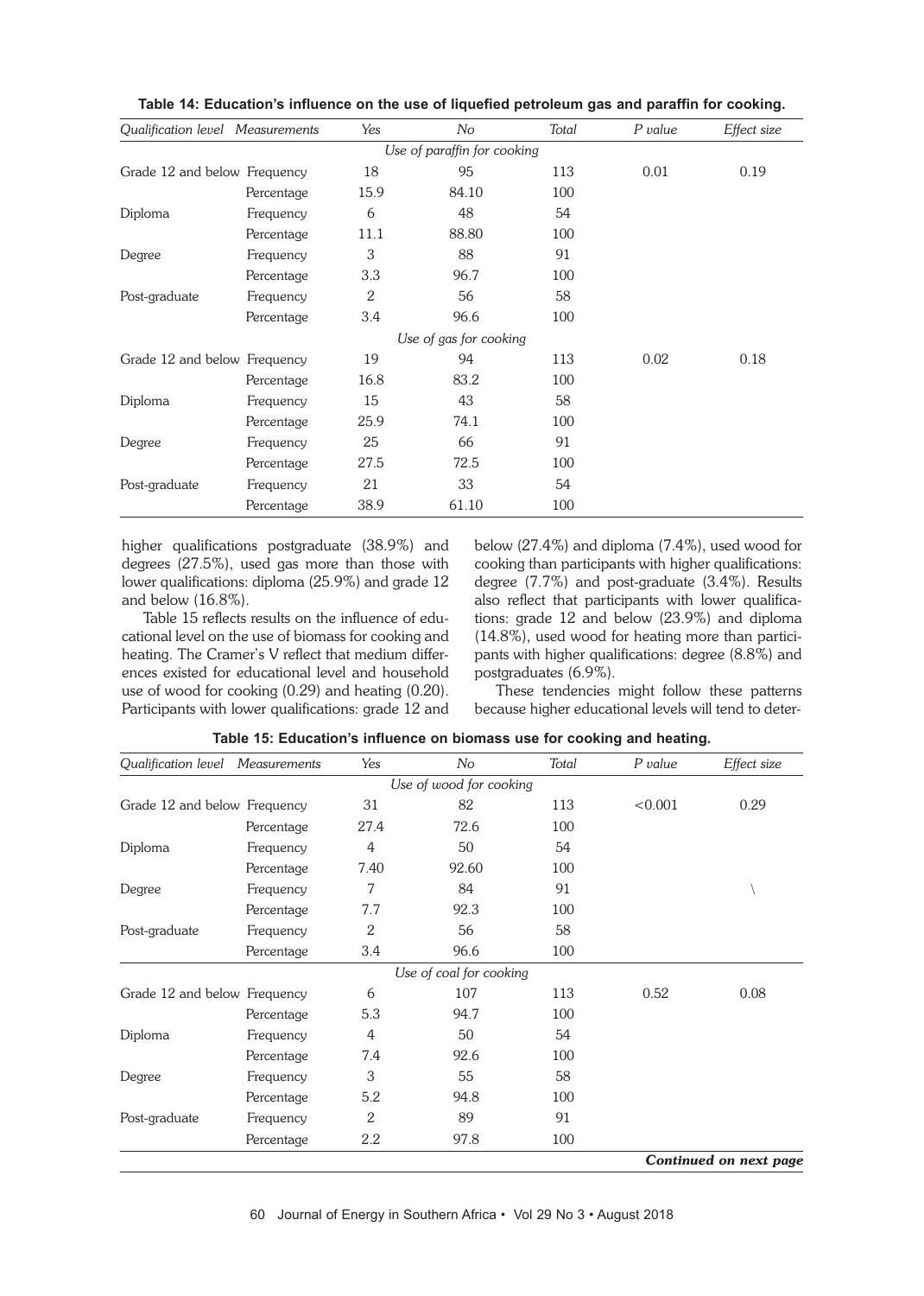| continued from previous page     |            |                |                                                         |       |          |             |
|----------------------------------|------------|----------------|---------------------------------------------------------|-------|----------|-------------|
| Qualification level Measurements |            | Yes            | No                                                      | Total | P value  | Effect size |
|                                  |            |                | Use of wood for heating                                 |       |          |             |
| Grade 12 and below Frequency     |            | 27             | 86                                                      | 113   | < 0.001  | 0.20        |
|                                  | Percentage | 23.9           | 76.1                                                    | 100   |          |             |
| Diploma                          | Frequency  | 8              | 46                                                      | 54    |          |             |
|                                  | Percentage | 14.8           | 85.2                                                    | 100   |          |             |
| Degree                           | Frequency  | 8              | 83                                                      | 92    |          |             |
|                                  | Percentage | 8.8            | 91.2                                                    | 100   |          |             |
| Post-graduate                    | Frequency  | $\overline{4}$ | 54                                                      | 58    |          |             |
|                                  | Percentage | 6.9            | 93.1                                                    | 100   |          |             |
|                                  |            |                | Use of coal for heating                                 |       |          |             |
| Grade 12 and below Frequency     |            | 6              | 102                                                     | 108   | 0.31     | 0.09        |
|                                  | Percentage | 5.3            | 90.1                                                    | 100   |          |             |
| Diploma                          | Frequency  | 9              | 82                                                      | 101   |          |             |
|                                  | Percentage | 9.9            | 90.1                                                    | 100   |          |             |
| Degree                           | Frequency  | 6              | 48                                                      | 50    |          |             |
|                                  | Percentage | 11.1           | 88.9                                                    | 100   |          |             |
| Post-graduate                    | Frequency  | 3              | 55                                                      | 58    |          |             |
|                                  | Percentage | 5.2            | 94.8                                                    | 100   |          |             |
|                                  |            |                | Use of coal for heating                                 |       |          |             |
| Grade 12 and below Frequency     |            | 6              | 102                                                     | 108   | 0.31     | 0.09        |
|                                  | Percentage | 5.3            | 90.1                                                    | 100   |          |             |
| Diploma                          | Frequency  | 9              | 82                                                      | 101   |          |             |
|                                  | Percentage | 9.9            | 90.1                                                    | 100   |          |             |
| Degree                           | Frequency  | 6              | 48                                                      | 50    |          |             |
|                                  | Percentage | 11.1           | 88.9                                                    | 100   |          |             |
| Post-graduate                    | Frequency  | 3              | 55                                                      | 58    |          |             |
|                                  | Percentage | 5.2            | 94.8                                                    | 100   |          |             |
|                                  |            |                | Table 16: Education's influence on solar water heating. |       |          |             |
|                                  |            |                |                                                         |       |          |             |
| Qualification level Measurements |            | Yes            | No                                                      | Total | P value  | Effect size |
| Grade 12 and below Frequency     |            | 2              | 111                                                     | 113   | $0.05\,$ | 0.16        |
|                                  | Percentage | 1.8            | 98.2                                                    | 100   |          |             |
| Diploma                          | Frequency  | $\mathbf{1}$   | 90                                                      | 100   |          |             |
|                                  | Percentage | 1.1            | 98.9                                                    | 100   |          |             |
| Degree                           | Frequency  | 3              | 51                                                      | 54    |          |             |
|                                  | Percentage | 5.6            | 94.4                                                    | 100   |          |             |
| Post-graduate                    | Frequency  | 5              | 53                                                      | 58    |          |             |
|                                  | Percentage | 8.6            | 91.40                                                   | 100   |          |             |

**Table 15: Education's influence on biomass use for cooking and heating.**

mine income, levels of comfort, and lifestyle.

The relationship between educational qualifications and the use of solar water heaters is presented in Table 16. The Cramer's V confirmed small differences for educational level and household use of solar water heaters (0.16). Participants with higher qualification: postgraduate (8.6%) and degree (5.6%) used more solar energy than those with lower qualifications: diploma (1.1%) and grade 12 and below (1.8%).

# *4.5 Gender*

Gender assessment was made of the male and female participants' usage of different energy sources for domestic activities. Table 17 presents the results for lighting, cooking and heating. The Cramer's V reflects small differences for gender and the use of electricity for lighting (0.14) and cooking (0.16). Results indicate that male participants use electricity mostly for lighting (98.1%), compared to females (92.2). Results also reflect that male partic-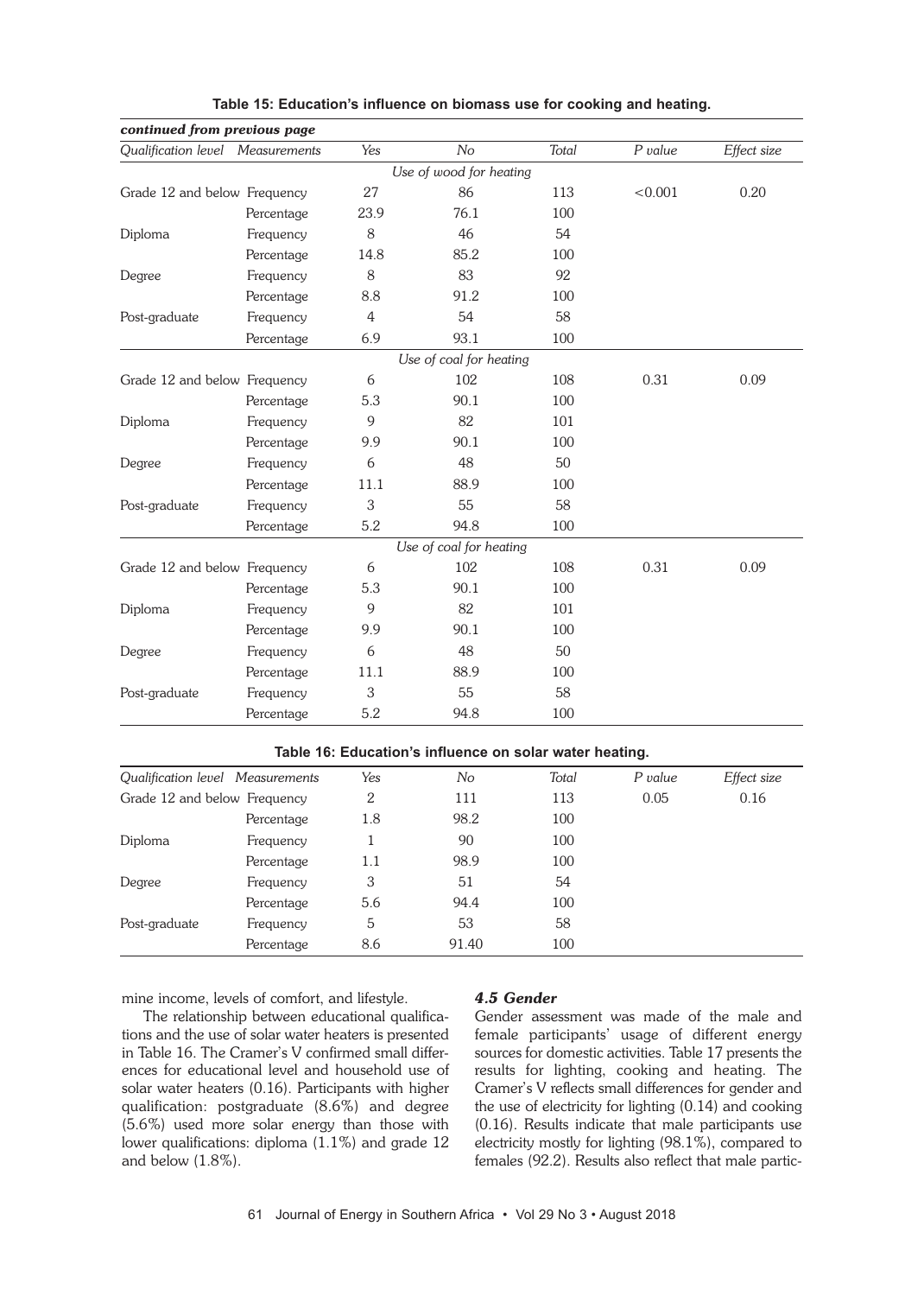| Gender | Measurements | Yes    | No                              | Total | P value | Effect size |
|--------|--------------|--------|---------------------------------|-------|---------|-------------|
|        |              |        | Use of electricity for lighting |       |         |             |
| Male   | Frequency    | 153    | 3                               | 156   | 0.01    | 0.14        |
|        | Percentage   | 98.10% | 1.90%                           | 100%  |         |             |
| Female | Frequency    | 154    | 13                              | 167   |         |             |
|        | Percentage   | 92.20% | 7.80%                           | 100%  |         |             |
|        |              |        | Use of electricity for cooking  |       |         |             |
| Male   | Frequency    | 65     | 91                              | 156   | 0.01    | 0.16        |
|        | Percentage   | 41.60% | 58.40%                          | 100%  |         |             |
| Female | Frequency    | 63     | 104                             | 167   |         |             |
|        | Percentage   | 37.70% | 62.3%%                          | 100   |         |             |
|        |              |        | Use of electricity for heating  |       |         |             |
| Male   | Frequency    | 121    | 35                              | 156   | 0.34    | 0.05        |
|        | Percentage   | 77.60% | 22.40%                          | 100%  |         |             |
| Female | Frequency    | 122    | 45                              | 167   |         |             |
|        | Percentage   | 73.10% | 26.90%                          | 100%  |         |             |

**Table 17: The influence of gender on electricity use for lighting, cooking and heating.**

**Table 18: The influence of gender on liquefied petroleum gas and paraffin use for cooking.**

| Gender                 | <b>Measurements</b> | Yes  | No                          | Total | P value | Effect size |
|------------------------|---------------------|------|-----------------------------|-------|---------|-------------|
|                        |                     |      | Use of paraffin for cooking |       |         |             |
| Male                   | Frequency           | 39   | 117                         | 156   | 0.27    | 0.1         |
|                        | Percentage          | 25   | 75                          | 100   |         |             |
| Female                 | Frequency           | 47   | 120                         | 167   |         |             |
|                        | Percentage          | 28.1 | 71.9                        | 100   |         |             |
| Use of gas for cooking |                     |      |                             |       |         |             |
| Male                   | Frequency           | 45   | 111                         | 156   | 0.26    | 0.11        |
|                        | Percentage          | 28.8 | 71.2                        | 100   |         |             |
| Female                 | Frequency           | 39   | 128                         | 167   |         |             |
|                        | Percentage          | 23.4 | 76.6                        | 100   |         |             |

ipants' use electricity most for cooking (41.6%), compared to females (37.7%).

Table 18 reflects the influence of gender on the use of LPG. The Cramer's V showed small differences for gender and the use of paraffin for cooking (0.1) and gas for cooking (0.1). Paraffin was more used for cooking by females (28.1%) than males (25%). Gas was used for cooking mostly by men (28.8%) than by females (23.4%). Inconsequential effect sizes were, however, reflected for gender influence on LPG use.

Table 19 presents the influence of gender on the use of biomass for cooking and heating. The Cramer's V indicated small differences for gender and the use of wood for cooking (0.14) and coal for cooking (0.12). Wood was used more for cooking by females (30.5%) than by males (12.2%). A noteworthy difference was recorded in the use of coal for cooking for female (10.8%) and male (5.8%).

Table 20 reflects results on the influence of gender on renewable energy use for heating. The Cramer's V reflect no significant differences for gender and the use of solar water heaters.

# **6. Conclusions**

The research aimed to assess determinants of energy fuel choice in the South African household context by utilising the guidelines of the energy ladder and energy stacking hypotheses. Results were consistent with those of some previous studies, but some are unique to the South African context.

Findings reflected that high-income households tend to use more advanced energy sources of energy fuels than low-income ones in general. Highincome groups used more electricity for cooking and heating. However, electricity is used by all income groups primarily for lighting. Low-income households tend to use paraffin for cooking, compared with high-income households that tend to use more LP gas. Solar water heaters are more used by high-income households for heating. Low-income households tend to use wood fuel significantly for cooking and heating. Coal tends to be used by lowincome groups for cooking. Findings also reflect that monthly electricity expenditure above ZAR 300 is commoner with high-income households (81.1%) than low-income ones (27.8%).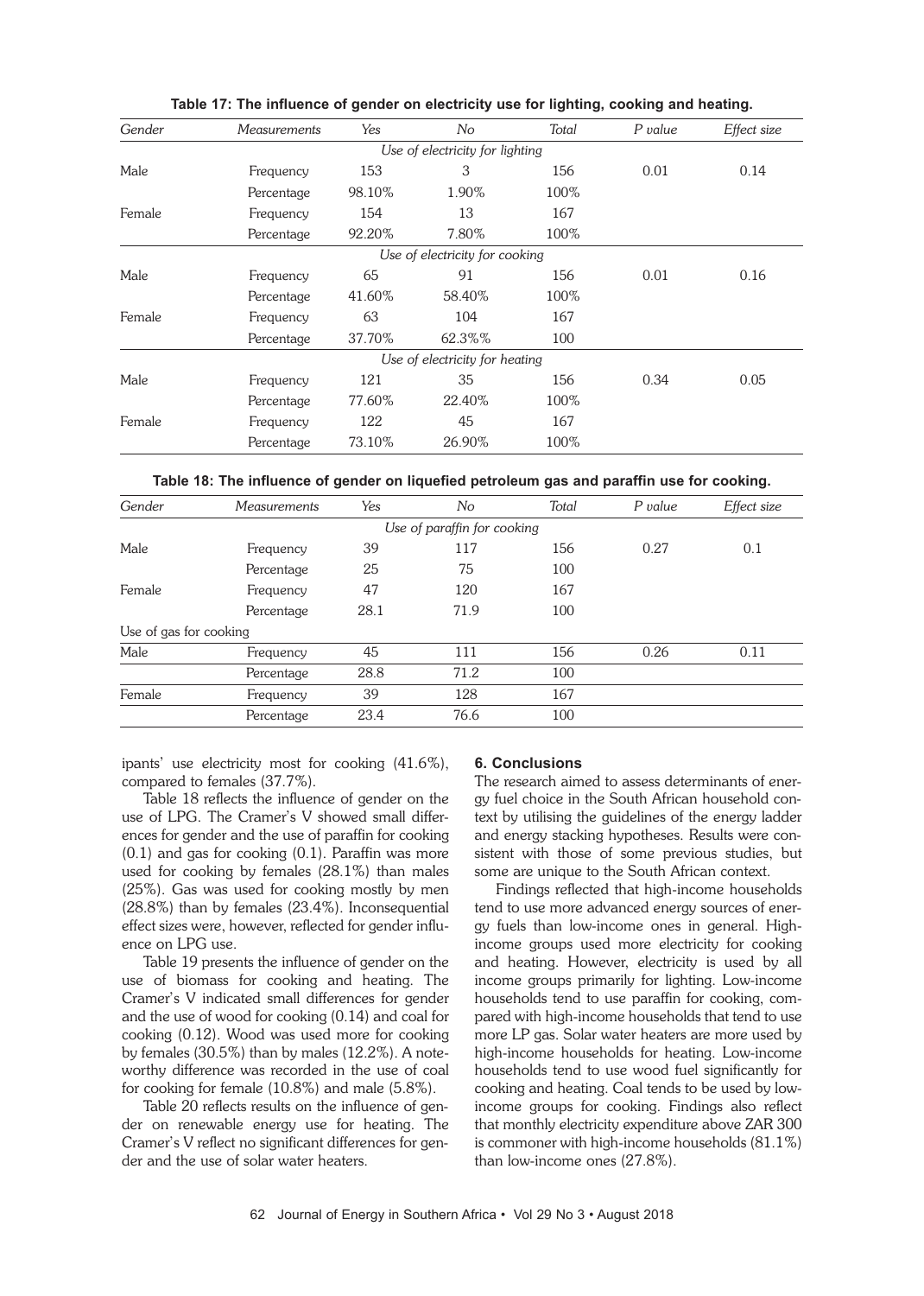| Gender | Measurements | Yes   | No                      | Total | P value | Effect size |
|--------|--------------|-------|-------------------------|-------|---------|-------------|
|        |              |       | Use of wood for cooking |       |         |             |
| Male   | Frequency    | 19    | 137                     | 156   | 0.06    | 0.14        |
|        | Percentage   | 12.2  | 87.8                    | 100   |         |             |
| Female | Frequency    | 51    | 116                     | 167   |         |             |
|        | Percentage   | 30.50 | 69.50                   | 100   |         |             |
|        |              |       | Use of coal for cooking |       |         |             |
| Male   | Frequency    | 6     | 161                     | 167   | 0.26    | 0.12        |
|        | Percentage   | 3.60  | 96.4                    | 100   |         |             |
| Female | Frequency    | 56    | 100                     | 156   |         |             |
|        | Percentage   | 36.   | 64                      | 100   |         |             |
|        |              |       | Use of wood for heating |       |         |             |
| Male   | Frequency    | 23    | 144                     | 167   | 0.05    | 0.03        |
|        | Percentage   | 13.8  | 86.2                    | 100   |         |             |
| Female | Frequency    | 25    | 131                     | 156   |         |             |
|        | Percentage   | 16    | 84                      | 100   |         |             |
|        |              |       | Use of coal for heating |       |         |             |
| Male   | Frequency    | 9     | 147                     | 156   | 0.10    | 0.09        |
|        | Percentage   | 5.8   | 94.2                    | 100   |         |             |
| Female | Frequency    | 18    | 149                     | 167   |         |             |
|        | Percentage   | 10.8  | 89.2                    | 100   |         |             |
|        |              |       |                         |       |         |             |

**Table 19: The influence of gender on biomass use for cooking and heating.**

**Table 20: The influence of gender on solar water heating.**

| Gender | <i>Measurements</i> | Yes  | No   | Total | P value | Effect size |
|--------|---------------------|------|------|-------|---------|-------------|
| Male   | Frequency           | 19   | 137  | 156   | 0.42    | 0.07        |
|        | Percentage          | 12.1 | 87.9 | 100   |         |             |
| Female | Frequency           |      | 120  | 167   |         |             |
|        | Percentage          | 2.6  | 97.4 | 100   |         |             |

Results reflect that household size will influence the use of energy for lighting, cooking and heating. Larger households tend to use LPG for cooking more than smaller ones. Household size has a limited influence on biomass use, except for wood for heating, and no influence on the use of solar energy for water heating. Results reflect that educational level correlate to household energy fuel choice. Household participants with higher educational qualification levels (postgraduates and degreed) have a greater tendency to use electricity for lighting, cooking and heating. Participants with lower academic qualifications (Diploma and grade 12 and below) use more paraffin for cooking while participants with higher qualifications tend more to use gas. For biomass, education greatly influences the use of woodfuel for both heating and cooking. Education has little impact on the use of solar energy for water heating.

As regards the influence of gender on energy choice, more male participants use electricity for lighting, cooking and heating than female ones. Males use gas fuel more for cooking while females use more paraffin. There were insignificant differences in biomass use between females and men, except for wood in cooking. The results also showed that more male participants utilise solar energy for heating than female participants.

#### **References**

- Adam, F. 2010. Free Basic Electricity: A better life for all. Earthlife Africa: Johannesburg.
- Ado, A., Darazo, I. & Babayo, M. 2016. Determinants of fuels stacking behaviour among households in Bauchi Metropolis. *The Business and Management Review*, 7 (3): 84-97.
- Alberts, H., Moreira, C. & Pérez, R. 1997. Firewood substitution by kerosene stoves in rural and urban areas of Nicaragua, social acceptance, energy policies, greenhouse effect and financial implications. *Energy for Sustainable Development*, 3(5):26-39.
- Baldwin, S. 1986. Biomass stoves: engineering design, development, and dissemination. VITA and PU/CEES Report No. 224, Arlington, VA and Princeton, NJ.
- Balmer, M. 2007. Energy poverty and cooking energy requirements: The forgotten issue in South African energy policy? *Journal of Energy in Southern Africa*, 18 (3):4-9.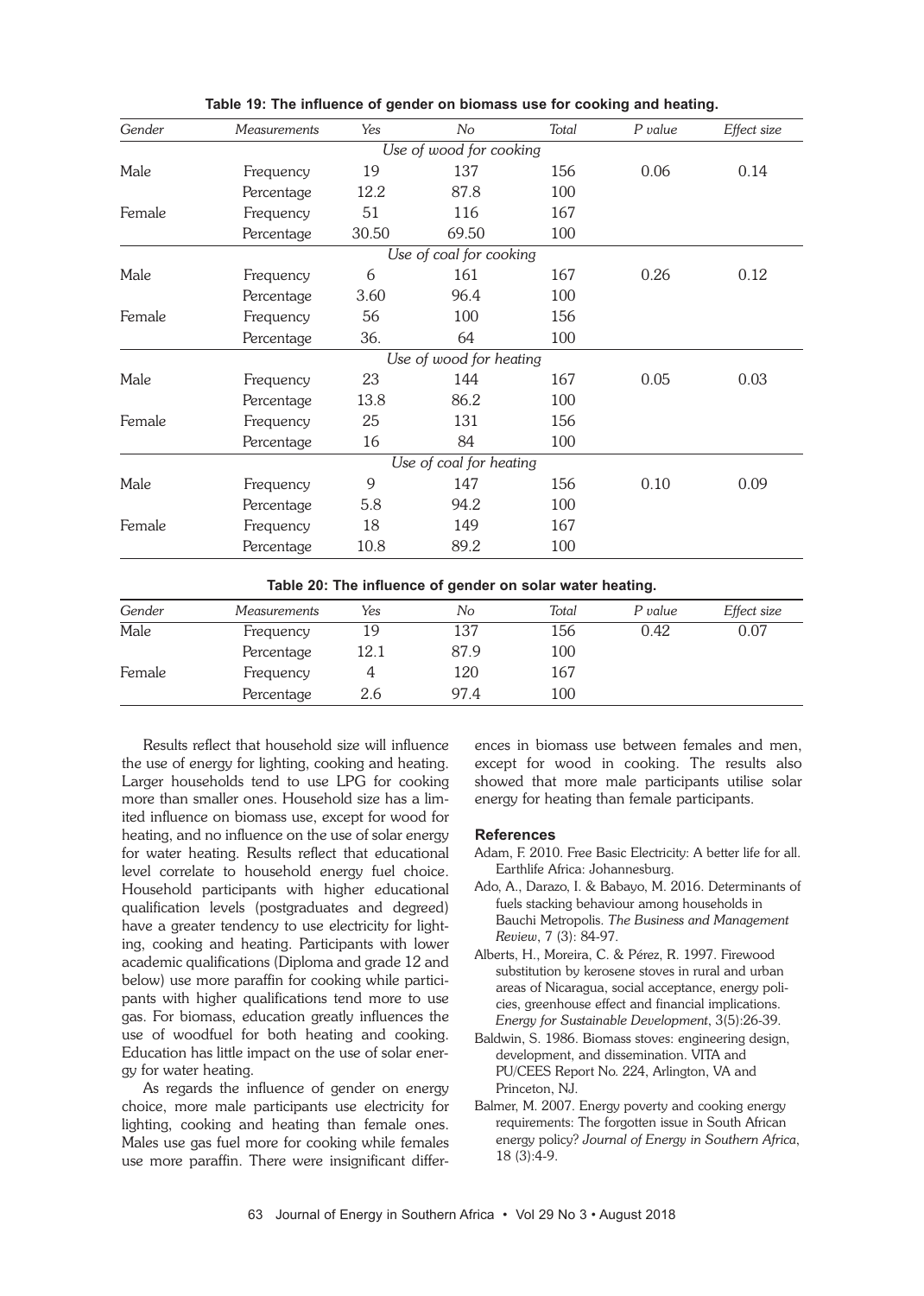Barnes, D. & Floor, W. 1996. Rural energy in developing countries: a challenge for economic development. *Annual Review of Energy and the Environment*, 21:497-530.

Barnes, D., Dowd, J., Qian, L., Krutilla, K. & Hyde, W. 1994. Urban energy transitions, poverty, and the environment: Understanding the role of the urban household energy in developing countries, World Bank, Industry and Energy Department, September Draft.

Campbell, B., Vermeulen, S., Mangono, J. & Mabugu, R. 2003. The energy transition in action: urban domestic fuel choices in a changing Zimbabwe. *Energy Policy*, (31):553–562.

Davis, M. 1998. Rural household energy consumption: the effects of access to electricity evidence from South Africa. *Energy Policy*, (26):207–217.

Elias, R. & David, V. 2005. Energy transitions in developing countries: A review of concepts and literature. Working paper #40 June. file:///C:/Users/NWUUser/Documents/Energy%20Tra nsitions.pdf [14 July 2017].

Elias, R. & Victor, D. 2005. Energy Transitions in developing countries: A review of concepts and literature. Working Paper No. 40. Stanford, CA: Stanford University.

Ellingsen, A. 2010. Fuel or energy poverty, possible causes, effects and remedies. http://energymanagement.no/resources/2010%20Fuel%20or%20energy%20poverty,%20possible%20causes,%20effects% 20and%20remedies.pdf [26 July 2017].

Gallachóir, B., Keane, M., Morrissey, E. & O'Donnell, J. 2007. Using indicators to profile energy consumption and to inform energy policy in a university – a case study in Ireland. *Energy and Buildings,* 39:913– 922.

Gaunt, T. 2005. Meeting electrification's social objectives in South Africa, and implications for developing countries. *Energy Policy,* 33:1309–1317.

Goldemberg, J. 1996. Energy, environment and development. London: Earthscan.

Gordon, J. & Hyman, J. 2012. The stoves are also stacked: Evaluating the energy Ladder, cookstove swap-out programs, and social adoption preferences in the cookstove literature. *Journal of Environmental Investing,* 3(1):17-41.

Heltberg, R. 2004. Fuel switching: evidence from eight developing countries. *Energy Economics,* 26:869– 887.

Hiemstra-van der Horst, G. & Hovorka, A. 2008. Reassessing the energy ladder: Household energy use in Maun, Botswana. *Energy Policy*, 36(9):3333– 3344.

Hosier, R. & Dowd, J. 1987. Household fuel choice in Zimbabwe: An empirical test of the energy ladder hypothesis. *Resources and Energy*, 9(4):347-361.

Howells, M., Alfstada, T., Victor, D., Goldstein, G. & Remme, U. 2005. A model of household energy services in a low-income rural African village. *Energy Policy,* 33:1833–1851.

Howells, M., Victor, D., Gaunt, T., Rebecca, J., Alfstad, E. & Alfstad, T. 2006. Beyond free electricity: The costs of electric cooking in poor households and a

market-friendly alternative. *Energy Policy*, 34(17):3351-3358.

IBM Corp. Released 2016. IBM SPSS statistics for Windows, version 24.0. Armonk, NY: IBM Corp.

IEA (International Energy Agency). 2002. Part C: special issues arising from the world energy outlook. Available at: http://www.worldenergyoutlook.org/media/weowebsite/20081994/weo2002\_part2.pdf [25 July 2017].

IEA (International Energy Agency). 2006. World energy outlook 2006. International Energy Agency (IEA), Paris.

Inglesi, R. 2010. Aggregate electricity demand in South Africa: Conditional forecasts to 2030. *Applied energy,* 87:197–204.

Ismail, Z. & Khembo, P. 2015. Determinants of energy poverty in South Africa1. *Journal of Energy in Southern Africa*, 26 (3):66-78.

Jiang, L. & O'Neill, B. 2004. The energy transition in rural China*. International Journal of Glob Energy Issues*, 21:2–26.

Johnson, M., Edwards, R., Morawska, L., Smith, K. & Nicas, M. 2013. WHO indoor air quality guidelines: household fuel combustion review 3: Model for linking household energy use with indoor air quality. Available at: http://www.who.int/indoorair/guidelines/hhfc/Review\_3. Pdf [17 July 2017].

Kowsari, R. & Zerriffi, H. 2011. Three-dimensional energy profile: A conceptual framework for assessing household energy use. *Energy Policy,* 39(12):7505– 7517.

Link, C., Axinn, W. & Ghimire, D. 2012. Household energy consumption: Community context and the fuelwood transition. *Social Science Research,* 41:598–611.

Louw, K., Conradie, B., Howells, M. & Dekenah, M. 2008. Determinants of electricity demand for newly electrified low-income African households. *Energy Policy*, 36:2812– 2818.

Madubansi, M. & Shackleton, C. 2006. Changing energy profiles and consumption patterns following electrification in five rural villages, South Africa. *Energy Policy*, 34:4081–4092.

Makones. T., Ifegbesan, A. & Rampedi, I. 2018. Household cooking fuel use patterns and determinants across Southern Africa: Evidence from the demographic and health survey data. *Energy & Environment*, 29(1):29-48.

Masera, O. & Navia, J. 1997. Fuel switching or multiple cooking fuels? Understanding inter-fuel substitution patterns in rural Mexican households. *Biomass Bioenergy,* 12(5):347–361.

Masera, O., Saatkamp, B. & Kammen, D. 2000. From linear fuel switching to multiple cooking strategies: A critique and alternative to the energy ladder model. *World Development*, 28(12): 2083-103.

Mekonnen, A. & Köhlin, G. 2008. Determinants of household fuel choice in major cities in Ethiopia. Environment for Development Discussion paper series. EfD DP 08-18.

Mestl, E. & Eskeland, G. 2009. Richer and healthier, but not greener? Choices concerning household energy use in India. *Energy Policy*, 37:3009–3019.